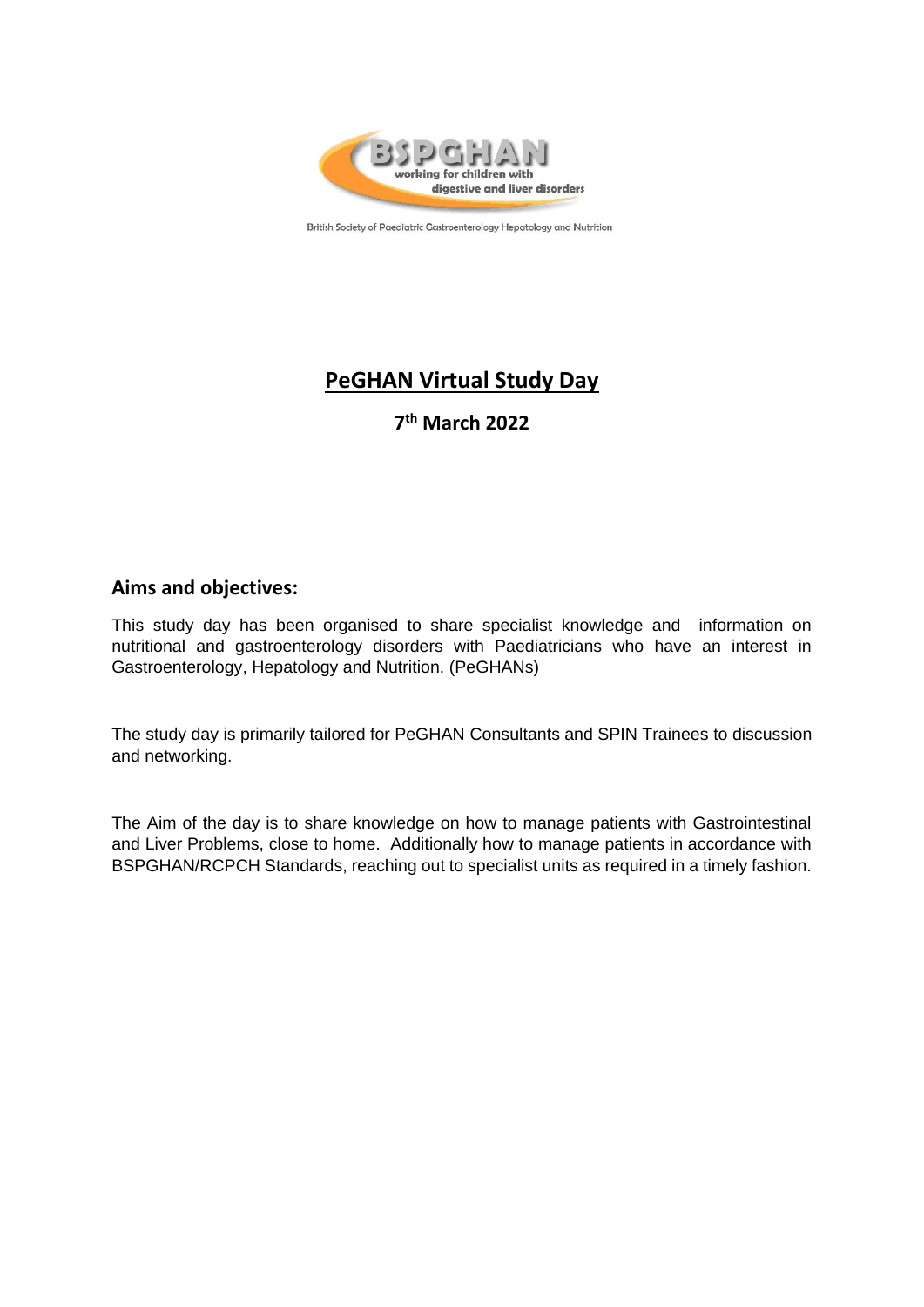| <b>Time</b>                     | Speaker                                                                                                                               | <b>Topic</b>                                                       |
|---------------------------------|---------------------------------------------------------------------------------------------------------------------------------------|--------------------------------------------------------------------|
| $12.30 - 12.35$                 | Dr Shveta Chana<br><b>Consultant Paediatrician</b><br>Milton Keynes Hospital<br>Chair BSPGHAN PeGHAN Group                            | Welcome                                                            |
| $12.35 - 13.20$                 | Dr Nicky Pritchard<br><b>Paediatric Consultant</b><br>Royal Berkshire Hospital<br>London Road, Reading                                | Eating disorders                                                   |
| $13.20 - 14.10$                 | Dr Anna Pigott<br><b>Consultant Paediatric Gastroenterologist</b><br><b>City General Hospital</b><br>University Hospital of North     | <b>Functional GI disorders</b>                                     |
| $14.10 - 14.30$<br><b>Break</b> |                                                                                                                                       |                                                                    |
| $14.30 - 15.20$                 | Dr Baneera Shrestha<br><b>Paediatric Consultant</b><br><b>Buckinghamshire Hospitals NHS Trust</b><br><b>Stoke Mandeville Hospital</b> | Malnutrition                                                       |
| $15.20 - 16.00$                 | Dr Sona Matthai<br>Consultant Paediatrician with an interest in<br><b>GHAN</b><br>Sheffield Children's Hospital                       | Management of Difficult<br>constipation - Department<br>experience |
| $16.00 - 16.20$                 | <b>PeGHAN Professional Group</b>                                                                                                      | Highlights                                                         |
| $16.20 - 16.30$                 | Dr Shveta Chana                                                                                                                       | Summary & Close                                                    |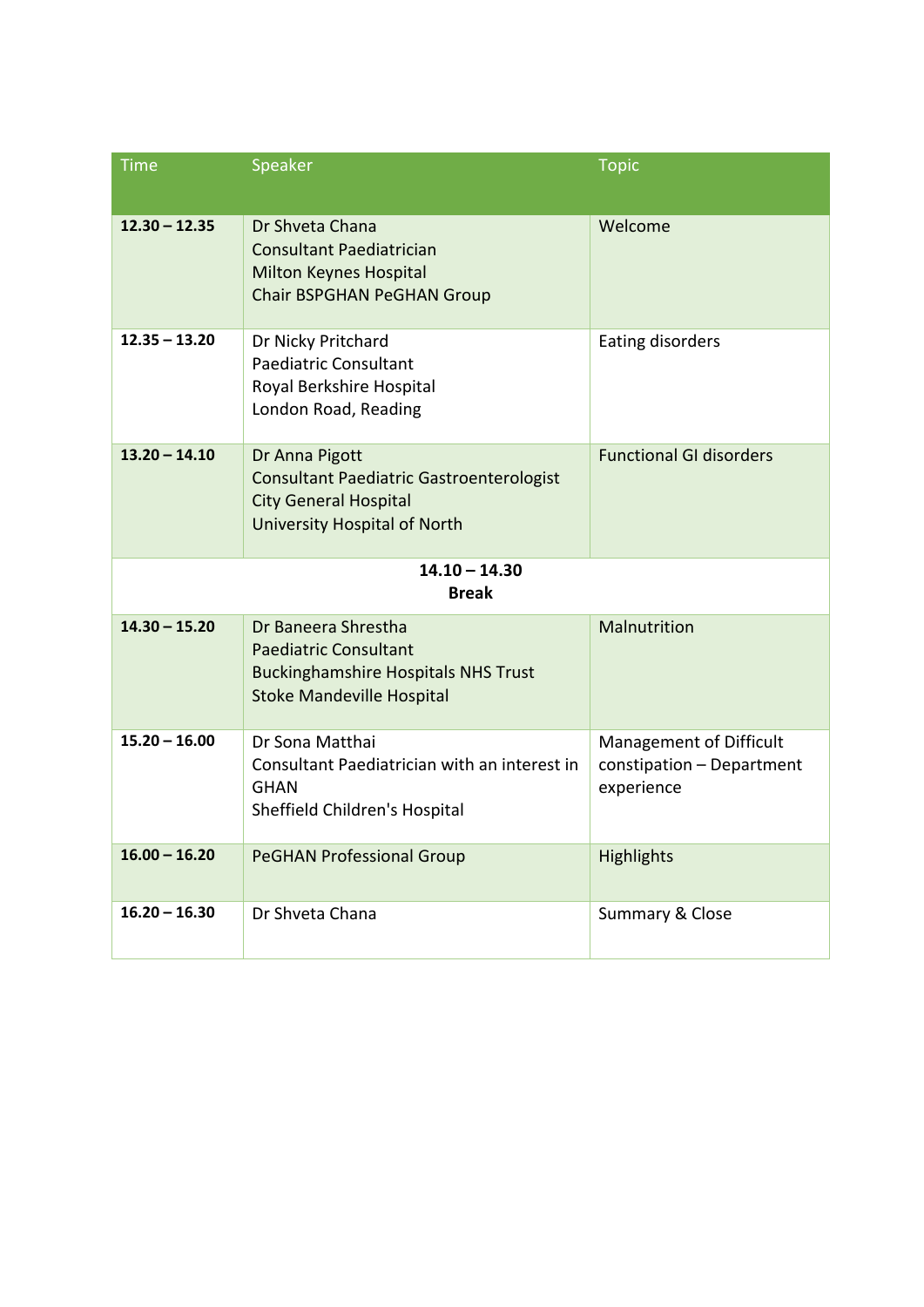## **Speaker photos and biographies**

**Dr Shveta Chana** Consultant Paediatrician Milton Keynes Hospital Chair BSPGHAN PeGHAN Group



I have recently been actively involved with BSPGHAN/RCPCH Audit of Quality Standards – a project that I have been involved in since its beginning in 2016. I feel this journey alongside my Consultant Paediatrician role in the NHS has broadened my insight into how we can shape the services for a better future for the children that we look after.

I am an active member of BSPGHAN, working in Milton Keynes, and have certainly brought in changes in my own work area with the support of various guidelines and Quality Standards from BSPGHAN. Hence, I very well know how powerful as a society we are and can be.

I recognise that PeGHANs are in a unique role and if adequately supported and integrated in a welldefined network can prove to be key in caring closer to home while maintaining standards. This further supports the tertiary centres.

I am a key advocate for working closely with RCPCH&Us group and Climate Change which in my opinion will further impact our ambitions and achievements positively.

#### **Dr Sona Matthai**

Consultant Paediatrician with an interest in GHAN Sheffield Children's Hospital

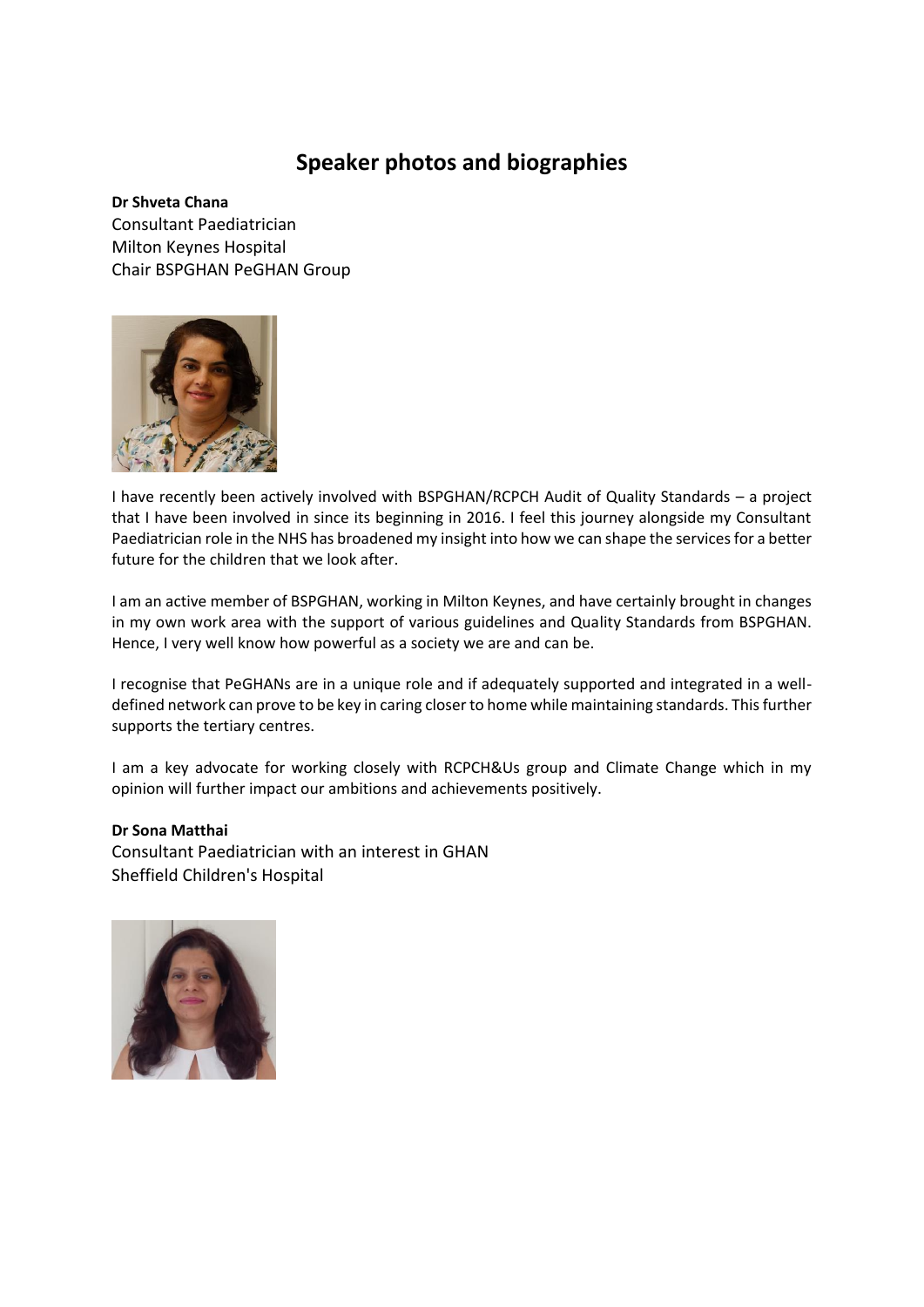I did my initial paediatric training in India and subsequently trained in Sheffield. Currently Consultant since 2016 in Sheffield Childrens and lead the constipation and continence service ( tertiary services) along with Gen paeds. Recently have formed an inpatient complex care team to sort patients looked after by multiple specialties and stay longer than 28 days in hospital.

Also have taken up the role of deputy director of undergraduate medical education in paediatrics this month! Busy life!

#### **Dr Anna Pigott**

Clinical Director for Child Health Staffordshire Children's Hospital



Anna Pigott is the Clinical Director for Child Health at Staffordshire Children's Hospital. She has worked there as a Paediatric Gastroenterologist and general paediatrician for 15 years following National Grid Training in Liverpool, Manchester and Leeds. She is a committed member of BSPGHAN has served on many working groups and previously was chair of the PEGHAN group. She is passionate about holistic patient centred care and preventing deaths from button batteries. She has been interviewed by multiple media outlets on the topic of button battery ingestion, including BBC Breakfast.

#### **Dr Nicola Pritchard**

Consultant Paediatrician Royal Berkshire Hospital Reading



I am a general and PEGHAN paediatrician at the Royal Berkshire Hospital in Reading. I trained in Stoke on Trent, North Thames and Thames Valley and have been working as a consultant since 2006. My main interest is paediatric nutrition having completed the Intercollegiate course in nutrition as a trainee and now being the lead of neonatal nutrition in the department. I am a member of the trust nutrition committee and work closely with the dietetic team managing coeliac disease, metabolic disease, familial hypercholesterolaemia and supporting the medical health aspects for young people with various different aspects of eating and nutritional issues on the general paediatric ward. As the numbers of young people admitted with mental health related eating issues has escalated, I have entered a steep learning curve working with our local CAMHS team, ward